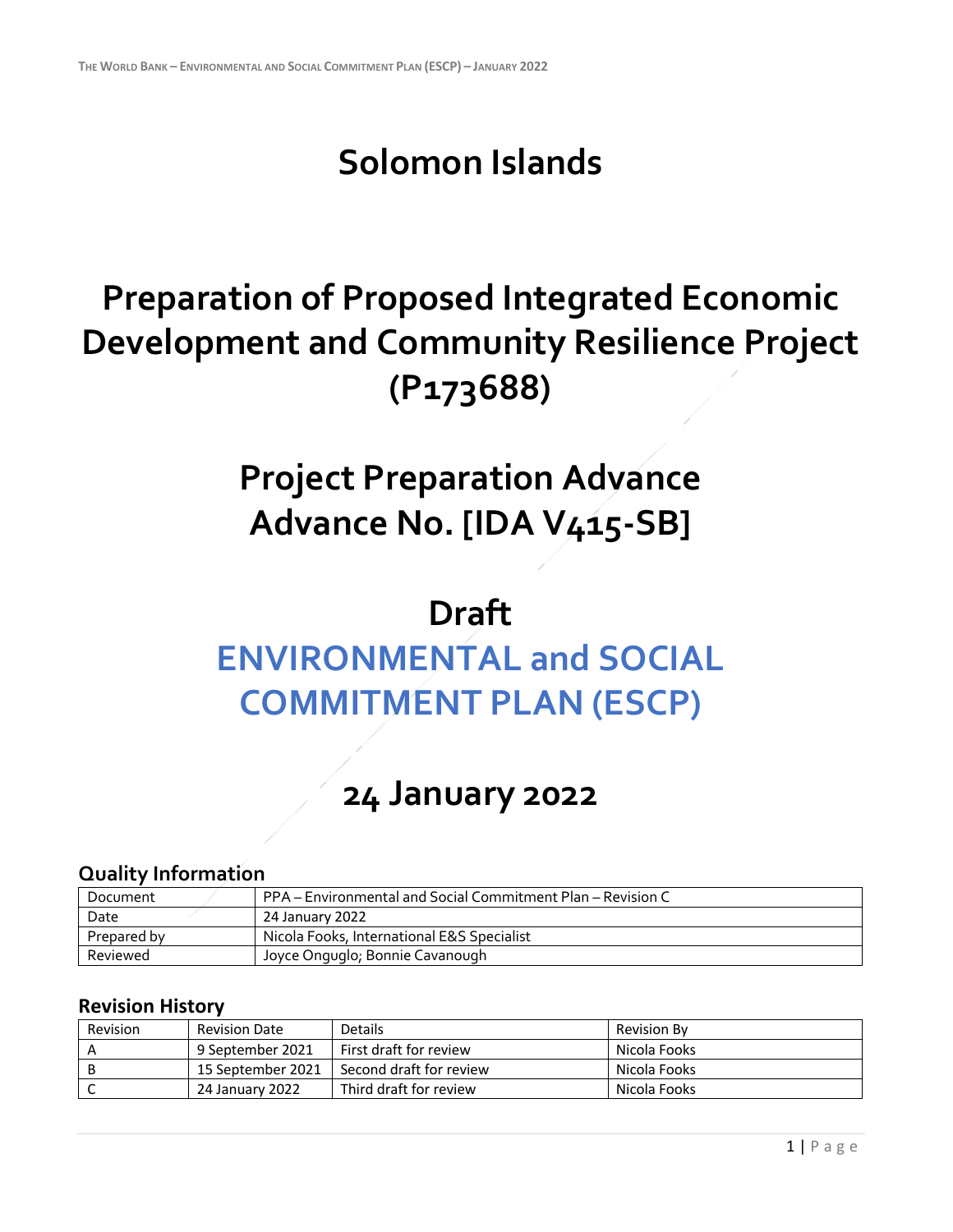2 | Page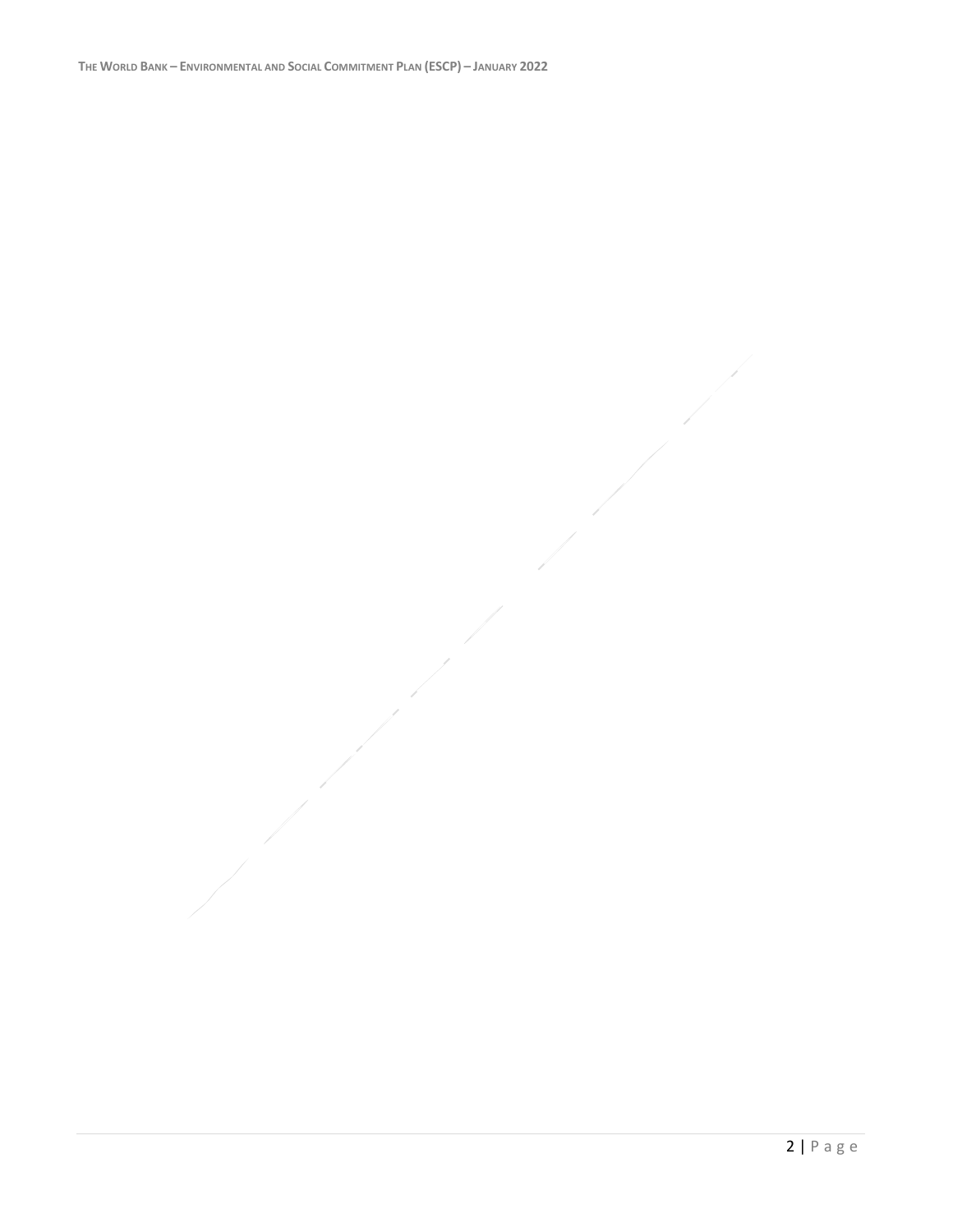### **ENVIRONMENTAL AND SOCIAL COMMITMENT PLAN**

- 1. The Solomon Islands (**Recipient**) is planning to implement the proposed Integrated Economic Development and Community Resilience Project (**Project**) with the involvement of the Ministry of Provincial Government and Institutional Strengthening and Environment (**MPGIS**) and the Ministry of Climate Change, Disaster Management and Meteorology (**MECDM**), for which it has requested a Project Preparation Advance (**PPA**). The International Development Association **(Association)** has agreed to provide the PPA to finance activities (**Activities**) related to the preparation of the Project, as set out in the PPA agreement.
- 2. The Recipient shall ensure that the Activities are carried out in accordance with the Environmental and Social Standards (**ESSs**) and this Environmental and Social Commitment Plan (**ESCP**) in a manner acceptable to the Association.
- 3. Without limitation to the foregoing, this ESCP sets out material measures and actions that the Recipient shall carry out or cause to be carried out, including, as applicable, the timeframes of the actions and measures, institutional, staffing, training, monitoring and reporting arrangements, grievance management, and the environmental and social (**E&S**) instruments to be prepared or updated, consulted, adopted, disclosed, and implemented in accordance with the ESSs, all in a manner acceptable to the Association. Once adopted, said E&S instruments may be revised from time to time with prior written agreement from the Association.
- 4. As agreed by the Association and Recipient, this ESCP may be revised from time to time if necessary, during the implementation of the Activities, to reflect adaptive management of changes and unforeseen circumstances related to the Activities or in response to assessment of performance of the Activities. In such circumstances, the Recipient and the Association will agree to Association update the ESCP to reflect these changes through the exchange of letters signed between the Association and the Recipient. The Recipient shall promptly disclose the updated ESCP.
- 5. Where such changes, unforeseen circumstances, or performance result in changes to the risks and impacts during implementation of the Activities, the Recipient shall provide additional funds, if needed, to implement actions and measures to address such risks and impacts.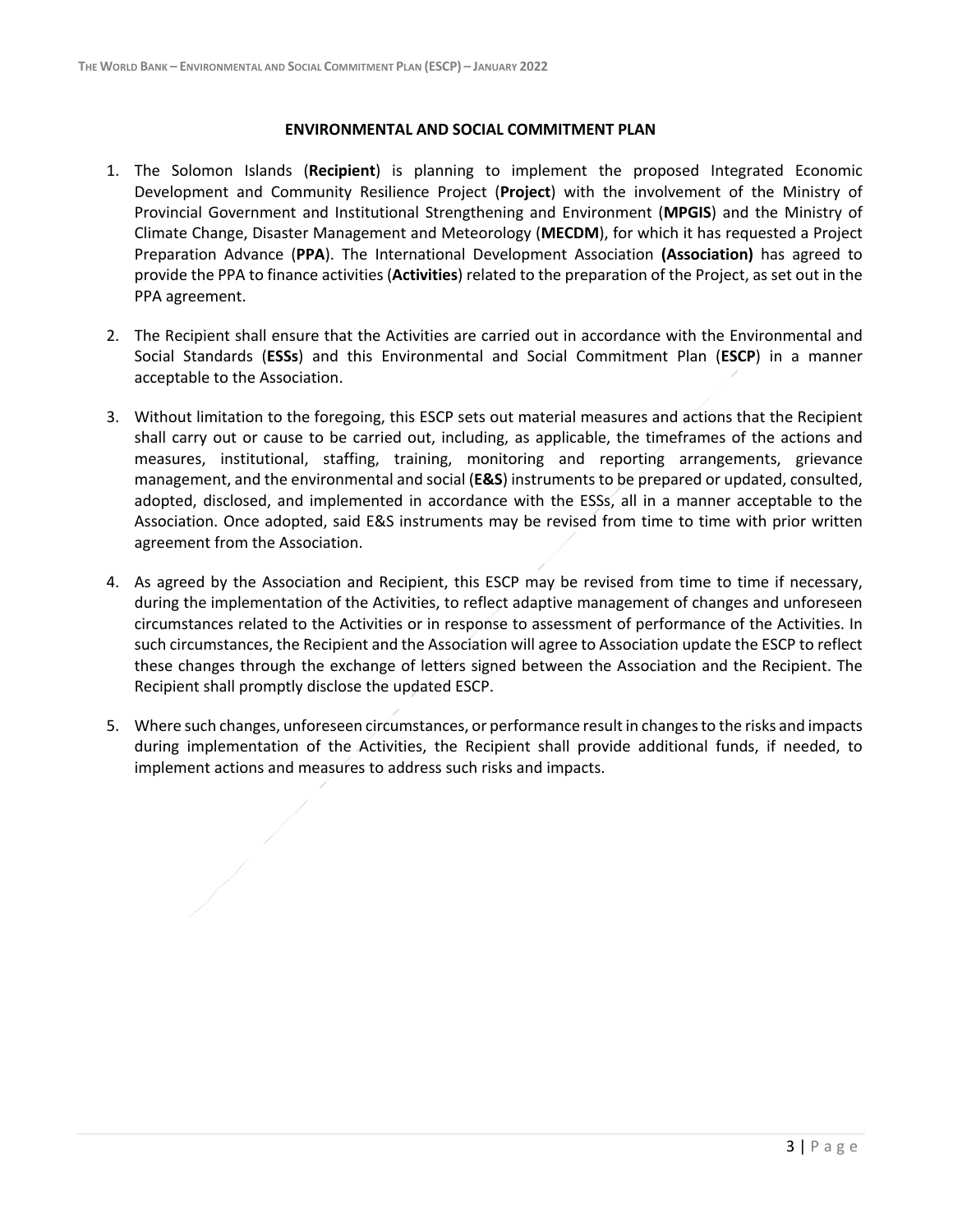| <b>MATERIAL MEASURES AND ACTIONS</b> |                                                                                                                                                                                                                                                                                                                                                                                                                                                                                                                                                                                                                                                                             | <b>TIMEFRAME</b>                                                                                                                                                                            | <b>RESPONSIBILE ENTITY/AUTHORITY</b> |  |  |  |
|--------------------------------------|-----------------------------------------------------------------------------------------------------------------------------------------------------------------------------------------------------------------------------------------------------------------------------------------------------------------------------------------------------------------------------------------------------------------------------------------------------------------------------------------------------------------------------------------------------------------------------------------------------------------------------------------------------------------------------|---------------------------------------------------------------------------------------------------------------------------------------------------------------------------------------------|--------------------------------------|--|--|--|
|                                      | <b>MONITORING AND REPORTING</b>                                                                                                                                                                                                                                                                                                                                                                                                                                                                                                                                                                                                                                             |                                                                                                                                                                                             |                                      |  |  |  |
| A                                    | <b>REGULAR REPORTING</b><br>Prepare and submit to the Association regular reports on the<br>environmental, social, health and safety (ESHS) performance of the<br>Activities, including but not limited to the implementation of the ESCP,<br>status of preparation and implementation of E&S documents required<br>under the ESCP, stakeholder engagement activities, functioning of the<br>grievance mechanism(s).                                                                                                                                                                                                                                                        | Six-monthly throughout implementation of<br>the Activities                                                                                                                                  | Project Manager, MPGIS               |  |  |  |
| B                                    | <b>INCIDENTS AND ACCIDENTS</b><br>Promptly notify the Association of any incident or accident related to<br>the Activities which has, or is likely to have, a significant adverse effect<br>on the environment, the affected communities, the public or workers.<br>Provide sufficient detail regarding the incident or accident, indicating<br>immediate measures taken or that are planned to be taken to address<br>it, and any information provided by any contractor and supervising<br>entity, as appropriate. Subsequently, as per the Association's request,<br>prepare a report on the incident or accident and propose any measures<br>to prevent its recurrence. | Notify the Association within 48 hours after<br>learning of the incident or accident. A<br>report shall be provided within a<br>timeframe acceptable to the Association,<br>as requested.   | Project Manager, MPGIS               |  |  |  |
|                                      | ESS 1: ASSESSMENT AND MANAGEMENT OF ENVIRONMENTAL AND SOCIAL RISKS AND IMPACTS                                                                                                                                                                                                                                                                                                                                                                                                                                                                                                                                                                                              |                                                                                                                                                                                             |                                      |  |  |  |
| 1.1                                  | <b>ORGANIZATIONAL STRUCTURE</b><br>Hire or appoint an E&S specialist to support management of ESHS risks<br>and impacts of the Activities.                                                                                                                                                                                                                                                                                                                                                                                                                                                                                                                                  | MPGIS to engage an E&S specialist within 6<br>months of effectiveness of the PPA<br>agreement, and thereafter retain said<br>specialist throughout the implementation<br>of the Activities. | <b>MPGIS</b>                         |  |  |  |
| 1.2                                  | DEVELOPMENT OF E&S INSTRUMENTS FOR THE PROJECT AND OTHER<br><b>TECHNICAL ASSISTANCE</b><br>Ensure that the studies (including feasibility studies, if applicable),<br>environmental and social assessments and instruments, and other<br>technical advisory and capacity building Activities related to the<br>preparation of the Project are carried out in accordance with terms of<br>reference acceptable to the Association, that are consistent with the<br>ESSs. Thereafter ensure that the approaches and outputs of such<br>Activities comply with the terms of reference and are consistent with<br>the ESSs.                                                     | The respective terms of reference and<br>outputs shall be submitted to the<br>Association for prior review and no<br>objection, throughout implementation of<br>the Activities              | Project Manager, MPGIS               |  |  |  |
|                                      | <b>ESS 2: LABOR AND WORKING CONDITIONS</b>                                                                                                                                                                                                                                                                                                                                                                                                                                                                                                                                                                                                                                  |                                                                                                                                                                                             |                                      |  |  |  |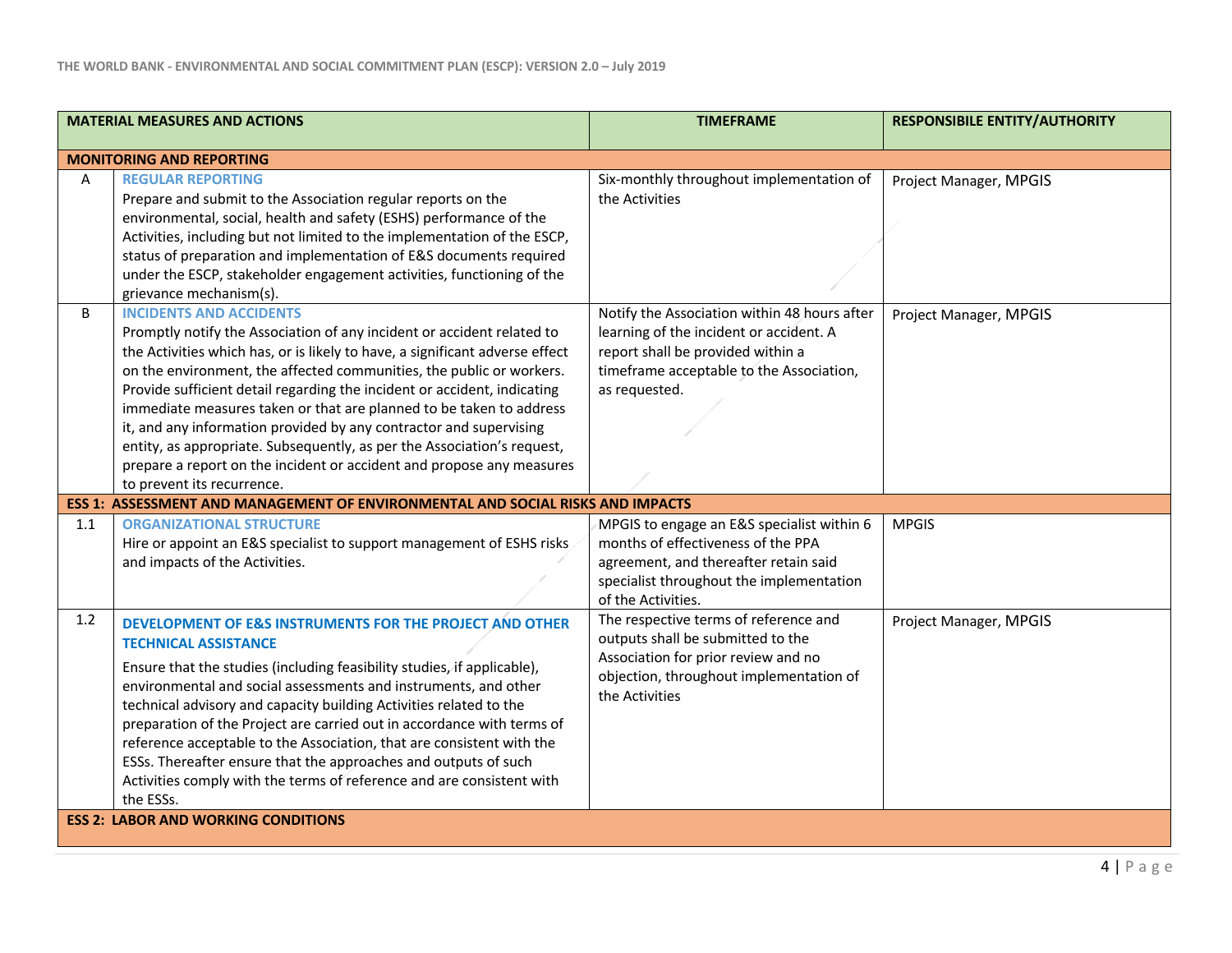| <b>MATERIAL MEASURES AND ACTIONS</b>                                                          |                                                                                                                                                                                                                                                                     | <b>TIMEFRAME</b>                                                                                                                                       | <b>RESPONSIBILE ENTITY/AUTHORITY</b> |  |
|-----------------------------------------------------------------------------------------------|---------------------------------------------------------------------------------------------------------------------------------------------------------------------------------------------------------------------------------------------------------------------|--------------------------------------------------------------------------------------------------------------------------------------------------------|--------------------------------------|--|
| 2.1                                                                                           | <b>LABOR MANAGEMENT PROCEDURES</b><br>Ensure that workers are engaged in the implementation of the Activities<br>consistent with ESS2. To this end adopt, implement, and update as<br>needed the Labor Management Procedure (LMP) prepared for the<br>Project.      | The Project LMP to be adopted upon<br>effectiveness of the PPA agreement and<br>thereafter implemented throughout<br>implementation of the Activities. |                                      |  |
|                                                                                               | Additional Labor Management measures relevant to the Activities are<br>included in the SEP prepared for the Activities.                                                                                                                                             |                                                                                                                                                        |                                      |  |
|                                                                                               | <b>ESS 3: RESOURCE EFFICIENCY AND POLLUTION PREVENTION AND MANAGEMENT</b>                                                                                                                                                                                           |                                                                                                                                                        |                                      |  |
| 3.1                                                                                           | E-WASTE MANAGEMENT PLAN: Electronic waste (e.g., laptops,<br>monitors, keyboards, phones, etc), if generated as part of the Activities,<br>shall be disposed of in the following order of preference: (1) reused, (2)<br>refurbished, (3) recycled, (4) landfilled. | Throughout implementation of the<br>Activities.                                                                                                        | <b>MPGIS and MECDM</b>               |  |
| 3.2                                                                                           | RESOURCE EFFICIENCY AND POLLUTION PREVENTION AND MANAGEMENT: The requirements of ESS3 shall be taken into account as relevant as part of action 1.2<br>above.                                                                                                       |                                                                                                                                                        |                                      |  |
| <b>ESS 4: COMMUNITY HEALTH AND SAFETY</b>                                                     |                                                                                                                                                                                                                                                                     |                                                                                                                                                        |                                      |  |
| The requirements of ESS4 shall be taken into account as relevant as part of action 1.2 above. |                                                                                                                                                                                                                                                                     |                                                                                                                                                        |                                      |  |

#### **ESS 5: LAND ACQUISITION, RESTRICTIONS ON LAND USE AND INVOLUNTARY RESETTLEMENT**

The requirements of ESS5 shall be taken into account as relevant as part of action 1.2 above.

**ESS 6: BIODIVERSITY CONSERVATION AND SUSTAINABLE MANAGEMENT OF LIVING NATURAL RESOURCES**

**ESS 7: INDIGENOUS PEOPLES/SUB-SAHARAN AFRICAN HISTORICALLY UNDERSERVED TRADITIONAL LOCAL COMMUNITIES**

#### **ESS 8: CULTURAL HERITAGE**

**ESS 9: FINANCIAL INTERMEDIARIES**

**ESS 10: STAKEHOLDER ENGAGEMENT AND INFORMATION DISCLOSURE**